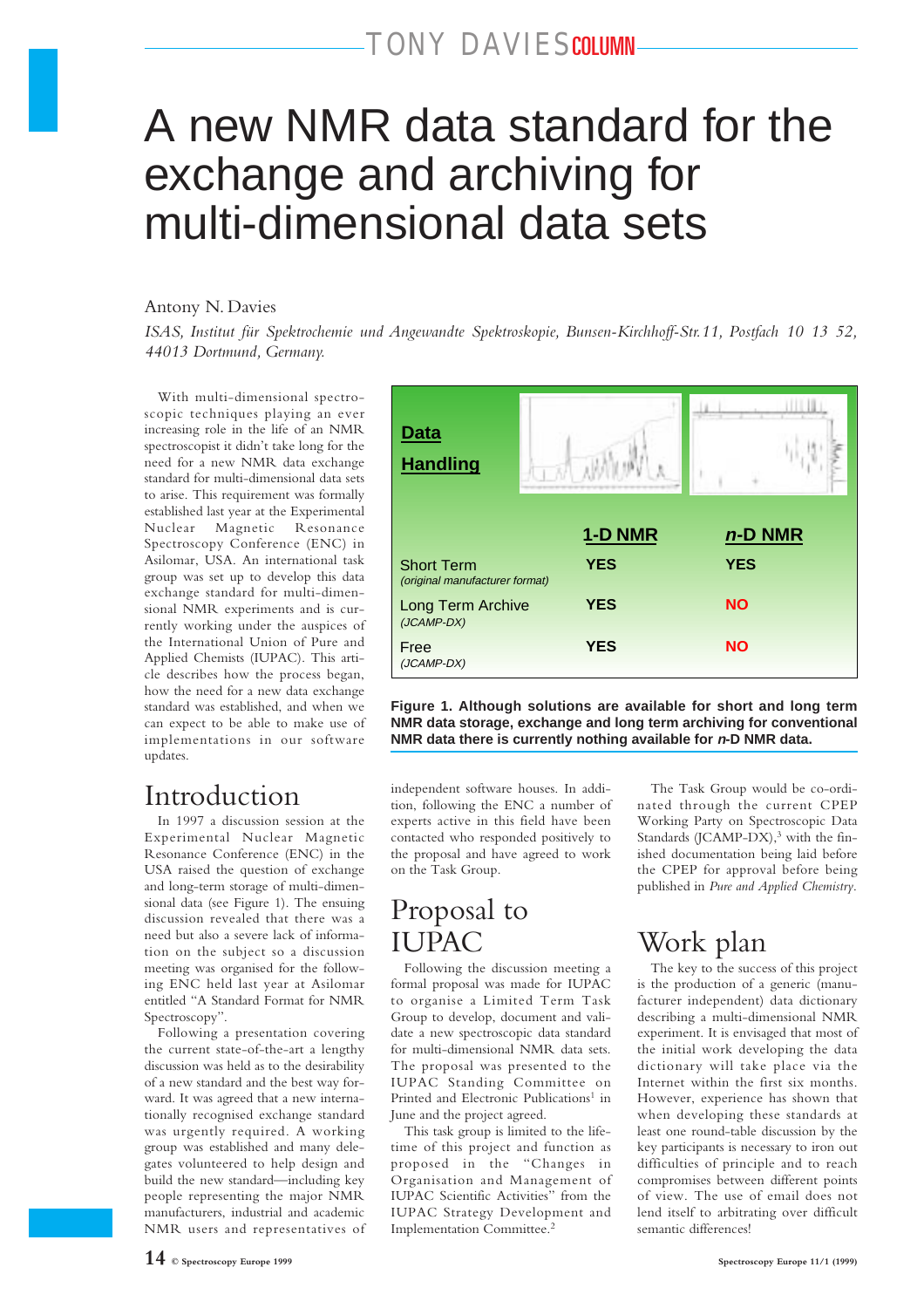During development all documentation will be available freely over the Internet to registered participants, testers and members of the task group. It will be made clear that these are draft documents only and are not to be cited until officially published.

A progress review will take place at the end of February 1999 before the ENC'99 in Orlando, USA.

An initial report including the draft data dictionary will be made available by, and presented to the ENC'99 in March 1999, and the IUPAC CPEP meeting during the 37th IUPAC General Assembly in Berlin in August 1999.

With the finalisation of the data dictionary test files will be produced to aid development work by the manufacturers and independent software houses.

Development work will be supported throughout 1999 including Round Robin testing of the new files.

It is planned to have the protocol ready for publication in *Pure and Applied Chemistry* and software implementations available in releases by the manufacturers the following year. Finalised implementation documentation should also be made available during this phase.

A final report should be made to ENC'2000 in March 2000.

## The new data dictionary

The current stage—and probably by far the hardest—is to define the information content required/desired within the NMR data file. To do this the data dictionary must be generic and not manufacturer specific but at the same time contain enough information to fully annotate the experimental data.

By the middle of July a web site was set up to gather suggestions for the data dictionary.4

It was pointed out to the task group that they should first make themselves acquainted with the structure of the protocols already agreed and published<sup>5</sup> to see how the records are built up. Only then would it be advisable to proceed to the data entry web pages where they should register before proceeding to the data dictionary entry pages.

We will gladly take suggestions from anyone with experience in this field so if you wish to participate in this action follow the instructions above. When registering please allow the cookie to be set as this will mean you only have to register once. All further attempts to access these pages will then go straight to the data entry pages.

If you do not have access to the internet then we would be grateful to receive your proposals by returning the form below either by post or fax (+49 231 1392 418).

### Geography

Although the Task Group is geographically localised to North America, Europe and Japan this seems to be unavoidable due to the location of the manufacturers and independent software houses. IUPAC is, however, very keen to ensure global access to its activities so the Internet will be used to advertise the presence of the draft documents for comment to obtain a geographical broad review of the proposals before being presented to the CPEP for the ultimate stamp of approval.

# Conclusion

Hopefully the activities reported here will quickly return results of benefit to the whole spectroscopic community. The work put into developing these standards is voluntary and a tremendous vote of thanks must go out to those who have devoted so much time and energy into these projects in the last decade. Although such work will probably never win Nobel prizes, in our computer dominated working environment maintaining the availability and accessibility of data might well be the key to many of the more successful industrial and research efforts in the future.

Nowadays we cannot afford to let knowledge die either with the retire-

| continued on page 20 |  |  |  |
|----------------------|--|--|--|
|----------------------|--|--|--|

| n-D NMR Registration                                                                                   |                                               |  |                                                                                          |                                               |  |  |
|--------------------------------------------------------------------------------------------------------|-----------------------------------------------|--|------------------------------------------------------------------------------------------|-----------------------------------------------|--|--|
| Name                                                                                                   |                                               |  |                                                                                          |                                               |  |  |
| Organisation Type                                                                                      | <b>Instrument</b><br><b>Manufacturer</b>      |  | Independent                                                                              | Academic                                      |  |  |
| Organisation                                                                                           |                                               |  |                                                                                          |                                               |  |  |
| <b>Address</b>                                                                                         |                                               |  |                                                                                          |                                               |  |  |
|                                                                                                        |                                               |  |                                                                                          |                                               |  |  |
|                                                                                                        |                                               |  |                                                                                          |                                               |  |  |
|                                                                                                        |                                               |  |                                                                                          |                                               |  |  |
| Country                                                                                                |                                               |  |                                                                                          |                                               |  |  |
| Tel.:                                                                                                  |                                               |  |                                                                                          |                                               |  |  |
| Fax:                                                                                                   |                                               |  |                                                                                          |                                               |  |  |
| Email                                                                                                  |                                               |  |                                                                                          |                                               |  |  |
|                                                                                                        |                                               |  | Request for records in the new n-D NMR Protocol                                          |                                               |  |  |
| Remember - the new protocol will be generic and not manufacturer specific.                             |                                               |  |                                                                                          |                                               |  |  |
|                                                                                                        |                                               |  | Only fields which comply to this criteria will survive the review process.               |                                               |  |  |
| All records require the following elements for the protocol:<br><b>NAME TYPE [OPTIONS] DESCRIPTION</b> |                                               |  |                                                                                          |                                               |  |  |
| Please enter the NAME of your                                                                          |                                               |  | <b>NAME</b>                                                                              |                                               |  |  |
| short but descriptive. e.g.                                                                            | requested record. This field should be<br>and |  |                                                                                          |                                               |  |  |
| PULSSEQUENCE                                                                                           |                                               |  |                                                                                          |                                               |  |  |
| Please select one of                                                                                   | <b>TEXT</b> for free                          |  | <b>AFFN</b> for free                                                                     | <b>STRING</b> if only                         |  |  |
| the following data<br>types. Your field                                                                | formatted<br>comments etc.                    |  | formatted numerical<br>values                                                            | options from a pre-<br>defined list are to be |  |  |
| may be one of                                                                                          |                                               |  |                                                                                          | allowed                                       |  |  |
| either                                                                                                 |                                               |  |                                                                                          |                                               |  |  |
|                                                                                                        |                                               |  | If You have chosen STRING. You must now enter the list of possible options.              |                                               |  |  |
|                                                                                                        |                                               |  | Remember to include definitions for all options in the detailed description field below. |                                               |  |  |
| <b>STRING OPTIONS:</b>                                                                                 |                                               |  |                                                                                          |                                               |  |  |
|                                                                                                        |                                               |  |                                                                                          |                                               |  |  |
|                                                                                                        |                                               |  | Finally please provide a detailed description of what purpose this field serves! -how    |                                               |  |  |
| should this data be handled by software?                                                               |                                               |  |                                                                                          |                                               |  |  |
|                                                                                                        |                                               |  |                                                                                          |                                               |  |  |
|                                                                                                        |                                               |  |                                                                                          |                                               |  |  |
|                                                                                                        |                                               |  |                                                                                          |                                               |  |  |
| should this field be optional or required                                                              |                                               |  | <b>REQUIRED</b><br><b>OPTIONAL</b>                                                       |                                               |  |  |
| why.?<br><b>WHY?</b>                                                                                   |                                               |  |                                                                                          |                                               |  |  |
|                                                                                                        |                                               |  |                                                                                          |                                               |  |  |
|                                                                                                        |                                               |  |                                                                                          |                                               |  |  |